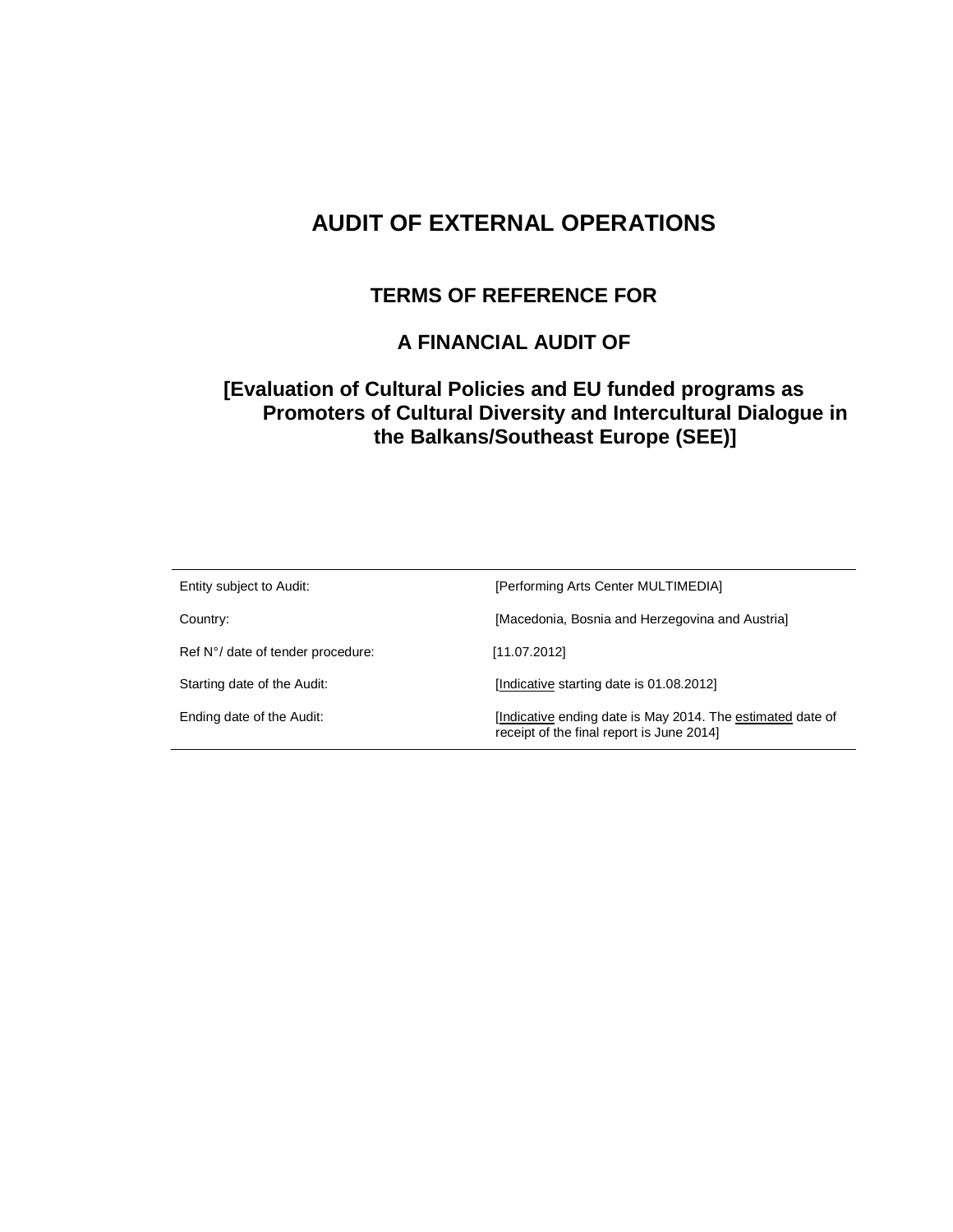# **Table of Contents**

| $\overline{2}$          |  |
|-------------------------|--|
|                         |  |
| $\overline{\mathbf{4}}$ |  |
| 5 <sup>1</sup>          |  |
|                         |  |
|                         |  |
|                         |  |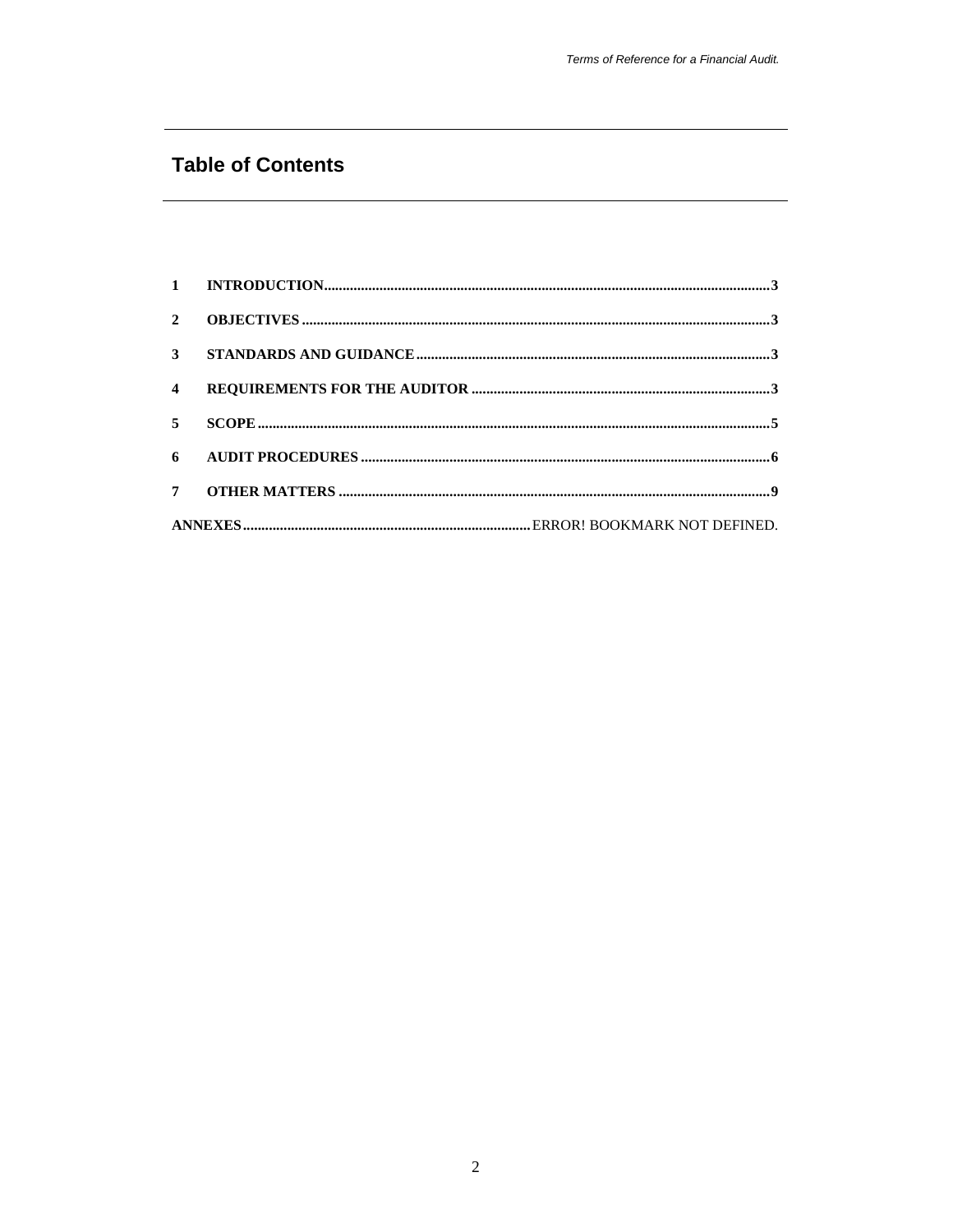## **1 Introduction**

The following are the terms of reference ('ToR') on which Performing Arts Center MULTIMEDIA agrees to engage the Auditor to perform a **financial** audit and to report in connection with the project below.

# **2 Objectives**

The **objectives** of this audit are to enable the Auditor to express an opinion on whether:

- the Financial Report presents fairly, in all material respects, the actual expenditure incurred and the revenue received for the Project for the period from May 2012 to May 2014 in conformity with the applicable Contractual Conditions; and
- the Project funds provided by the Performing Arts Center MULTIMEDIA have, in all material respects, been used in conformity with the applicable Contractual Conditions.

Findings (e.g. exceptions, errors, misstatements) and conclusions should be reported in Section 5 (Specific Matters) and Section 6 (Expert Work) of the audit report.

## **3 Standards and Guidance**

The Auditor who performs this financial audit is governed by:

- The IFAC *International Framework for Assurance Engagements* and *International Standards on Auditing* ('ISAs') for *Audits of Historical Financial Information* insofar as these can be applied in the specific context of a contractual compliance audit;
- The IFAC *Code of Ethics for Professional Accountants (*issued by IFAC's *International Ethics Standards Board for Accountants (IESBA)*, which establishes fundamental ethical principles for Auditors with regard to integrity, objectivity, independence, professional competence and due care, confidentiality, professional behaviour and technical standards;
- The IFAC *International Standards on Quality Control* (ISQCs), which establish standards and provide guidance on an Auditor's system of quality control.

## **4 Requirements for the Auditor**

## **4.1 General Principles**

By agreeing these ToR the Auditor confirms that he/she meets at least one of the following conditions*:* 

- The Auditor and/or the firm is a member of a national accounting or auditing body or institution which in turn is member of the International Federation of Accountants (IFAC).
- The Auditor and/or the firm is a member of a national accounting or auditing body or institution. Although this organisation is not member of the IFAC, the Auditor commits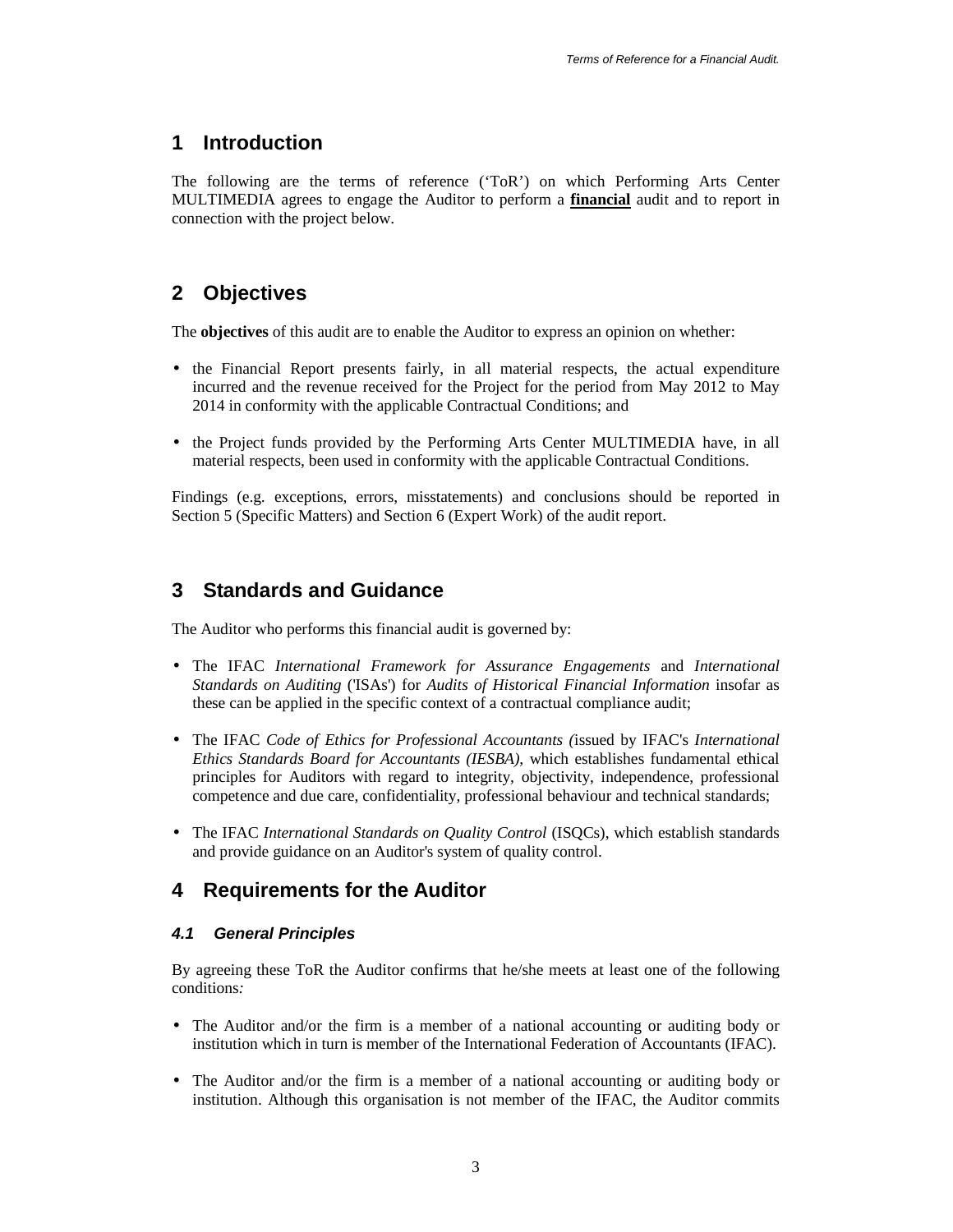him/herself to undertake this engagement in accordance with the IFAC standards and ethics set out in these ToR.

- The Auditor and/or the firm is registered as a statutory auditor in the public register of a public oversight body in an EU member state in accordance with the principles of public oversight set out in Directive 2006/43/EC of the European Parliament and of the Council (this applies to auditors and audit firms based in an EU member state)<sup>1</sup>.
- The Auditor and/or the firm is registered as a statutory auditor in the public register of a public oversight body in a third country and this register is subject to principles of public oversight as set out in the legislation of the country concerned (this applies to auditors and audit firms based in a third country).

## **4.2 Qualifications, Experience and Team Composition**

### **Qualifications and Experience**

The Auditor will employ staff with appropriate professional qualifications and suitable experience with IFAC standards, in particular International Standards on Auditing and with experience in auditing financial information of entities comparable in size and complexity to the Entity. In addition the audit team as whole should have:

- Experience with audits of development aid programmes and projects funded by national and/or international donors and institutions. It is desirable that the leader of the fieldwork team i.e. either the audit manager (category 2) or the senior auditor (category 3) has experience with audits of EU funded external aid actions.
- Experience with audits in Macedonia
- Experience with audits of projects supported by Culture 2009-2013 Programme
- Sufficient knowledge of relevant laws, regulations and rules in Macedonia. This includes but is not limited to taxation, social security and labour regulations, accounting and reporting.
- Fluency in English language

### **Team composition**

The team of auditors required for this engagement will be composed of a category 1 auditor who has the ultimate responsibility for the audit and an audit team which is composed of an appropriate mix of category  $2 - 4$  auditors and who have the qualifications and experience as set out below. It is the responsibility of the Auditor to compose and propose an audit team which has an appropriate mix of auditors for this engagement. The Performing Arts Center MULTIMEDIA distinguishes 4 categories of auditors.

### **Category 1 – Audit Partner**

 $\frac{1}{1}$  Directive 2006/43 of the European Parliament and of the Council of 17 May 2006 on statutory audits of annual accounts and consolidated accounts, amending Council Directives 78/660/EEC and 83/349/EEC and repealing Council Directive 84/253 EEC.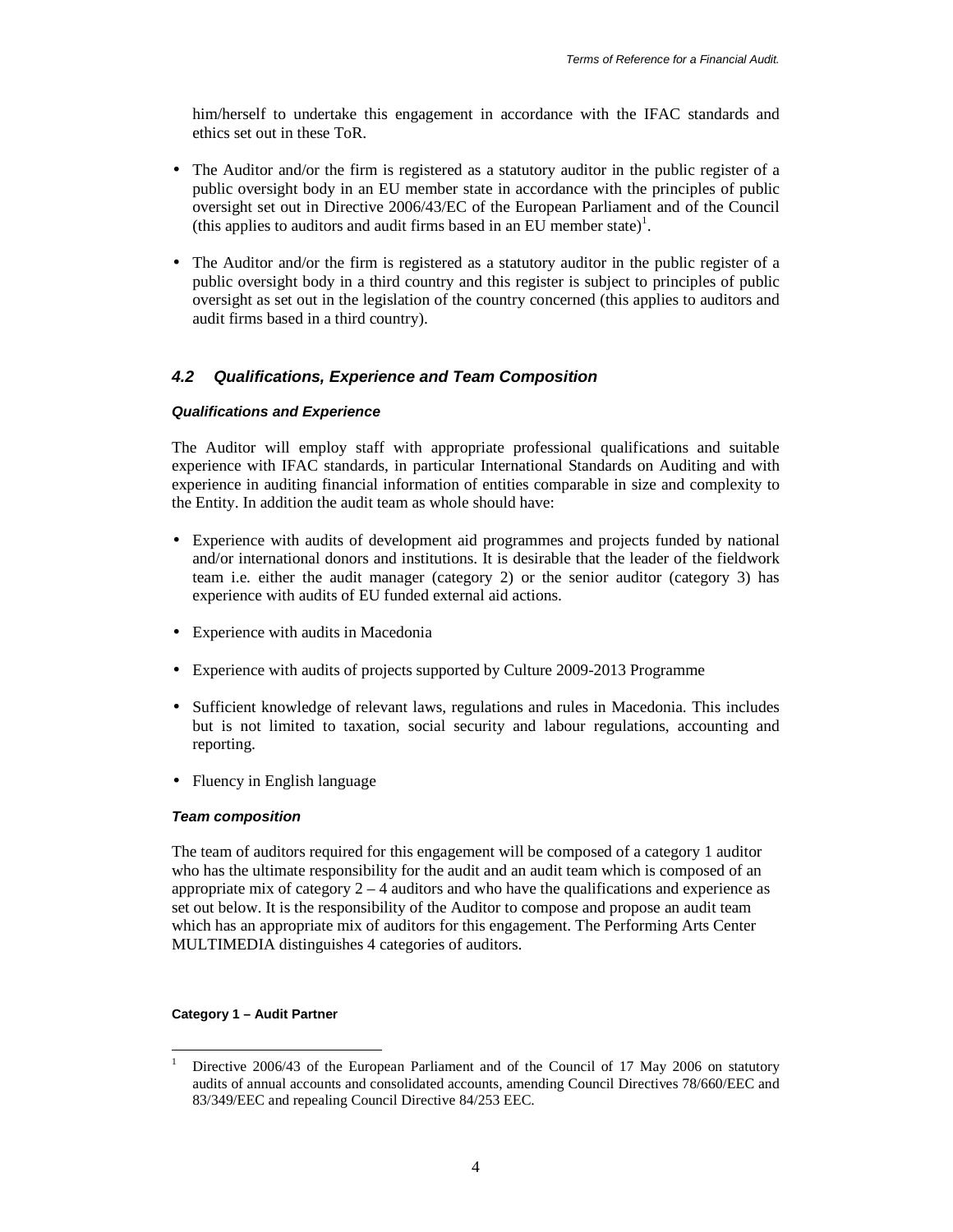An audit partner should be a highly qualified expert with a relevant professional qualification and assuming or having assumed senior and managerial responsibilities in public audit practice.

He/she should be a member of a national accounting or auditing body or institution. He/she must have at least 12 years of professional experience as a professional Auditor or accountant in public audit practice. Experience with working with the recipient countries of Community external aid will also be taken into account.

An audit partner, or another person in a position similar to that of a partner, is the person of the audit firm who is responsible for the audit and its performance, and for the report that is issued on behalf of the firm. He/she has the appropriate authority from a professional, legal or regulatory body and is authorized to certify accounts by the laws of the country in which the audit firm is registered.

#### **Category 2 - Audit Manager**

Audit managers should be qualified experts with a relevant university degree or professional qualification. They should have at least 6 years experience as a professional auditor or accountant in public audit practice including relevant managerial experience of leading audit teams.

#### **Category 3 – Senior Auditor**

Senior auditors should be qualified experts with a relevant university degree or professional qualification and at least 3 years professional experience in public audit practice.

#### **Category 4 – Assistant Auditor**

Assistant auditors should have a relevant university degree and at least 6 months professional experience in public audit practice.

#### **Curricula Vitae (' CVs')**

The Auditor will provide Performing Arts Center MULTIMEDIA with CV's of the partner or other person in the audit firm who is responsible for the audit and for signing the report together with the CVs of the audit managers, senior auditors and assistant auditors proposed as part of the audit team. CVs will include appropriate details on the type of audits carried out by the staff indicating capability and capacity to undertake the audit as well as details on relevant specific experience.

Performing Arts Center MULTIMEDIA will examine the CV's before it signs an order form or other applicable contractual document for this engagement and will reject them if they are not considered suitable for the requirements of the engagement.

## **5 Scope**

This audit will be performed on the basis of Article [specify the article of the Contract in which the audit is foreseen].

The audit will be performed in Skopje. The Auditor should confirm the location(s) for the audit with the Entity prior to the start of the audit fieldwork and ensure that relevant supporting documents as well as key staff will be available during the audit. The Auditor should take into account that Performing Arts Center MULTIMEDIA normally requires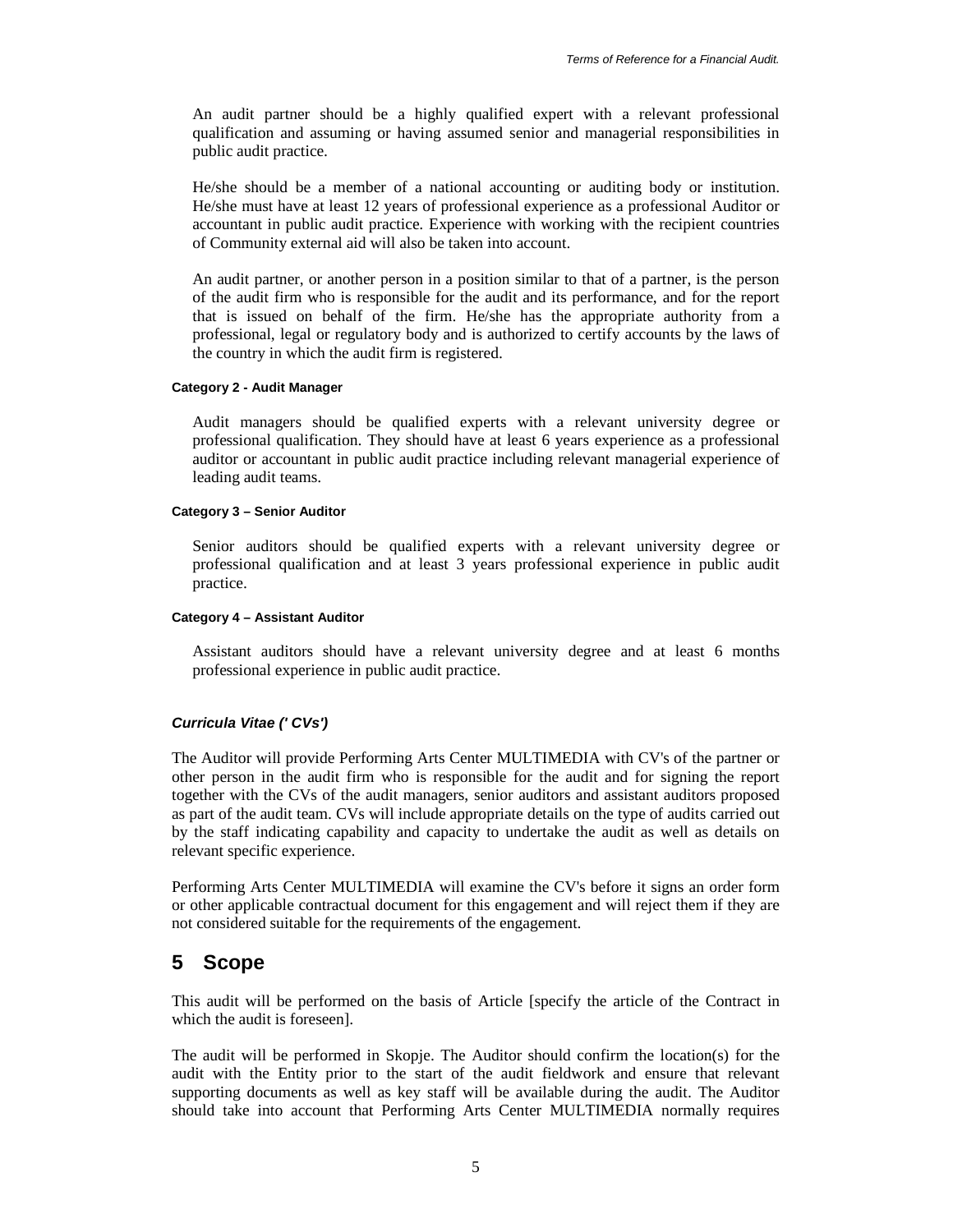meetings to prepare the audit and to discuss the draft report and that this may involve additional travelling.

**The audit scope covers several contracts, therefore, a separate and specific audit report should in principle be issued for each audited contract.** 

The Contractual Conditions for this Project are set out in:

- The Financing Agreement signed by European Commission and Performing Arts Center MULTIMEDIA including Annex I General Conditions and Annex II Technical and Administrative Provisions;
- The grant contract signed by Performing Arts Center MULTIMEDIA and Akcija including Annex II General Conditions and the Technical and Administrative Provisions;
- The grant contract signed by Performing Arts Center MULTIMEDIA and Kulturdocumentation including Annex II General Conditions and the Technical and Administrative Provisions;

The **Project subject to audit** covers all activities/actions set out in Contractual Conditions described above.

The **subject of the audit** is the **expenditure and revenue as stated in the Financial Report of the Project** for the period from May 2012 to May 2014.

The audit will also include an **evaluation of the technical criteria and specifications** for the Project as set out at Section 6.2 below (Planning and Fieldwork) and to use the work of an Expert for this purpose.

The Auditor will inform Performing Arts Center MULTIMEDIA as soon as possible about any **limitations in the scope** of work he/she may find prior to or during the audit.

The Auditor will report any attempt by the Entity to restrict the scope of the audit, or any lack of co-operation on the part of the Entity. The Auditor will consult Performing Arts Center MULTIMEDIA on what action may be required, whether or how the audit can be continued and whether changes in the audit scope or the timetable are necessary.

## **6 Audit Procedures**

The Auditor should perform the audit in accordance with the **financial audit procedures** set out in **Annex 2** and which cover audit documentation and evidence, planning, fieldwork and reporting. Annex 2 includes audit procedures which the Auditor should apply and procedures which the Auditor may opt to use. The Auditor's attention is drawn to the **specific** aspects set out in Sections 6.1 to 6.3 below.

The Auditor should exercise due professional care and judgment and determine the nature, timing and extent of audit procedures to fit the objectives, scope and context of the audit. The *'Guidelines for Auditors'* provide further guidance for the audit process and procedures.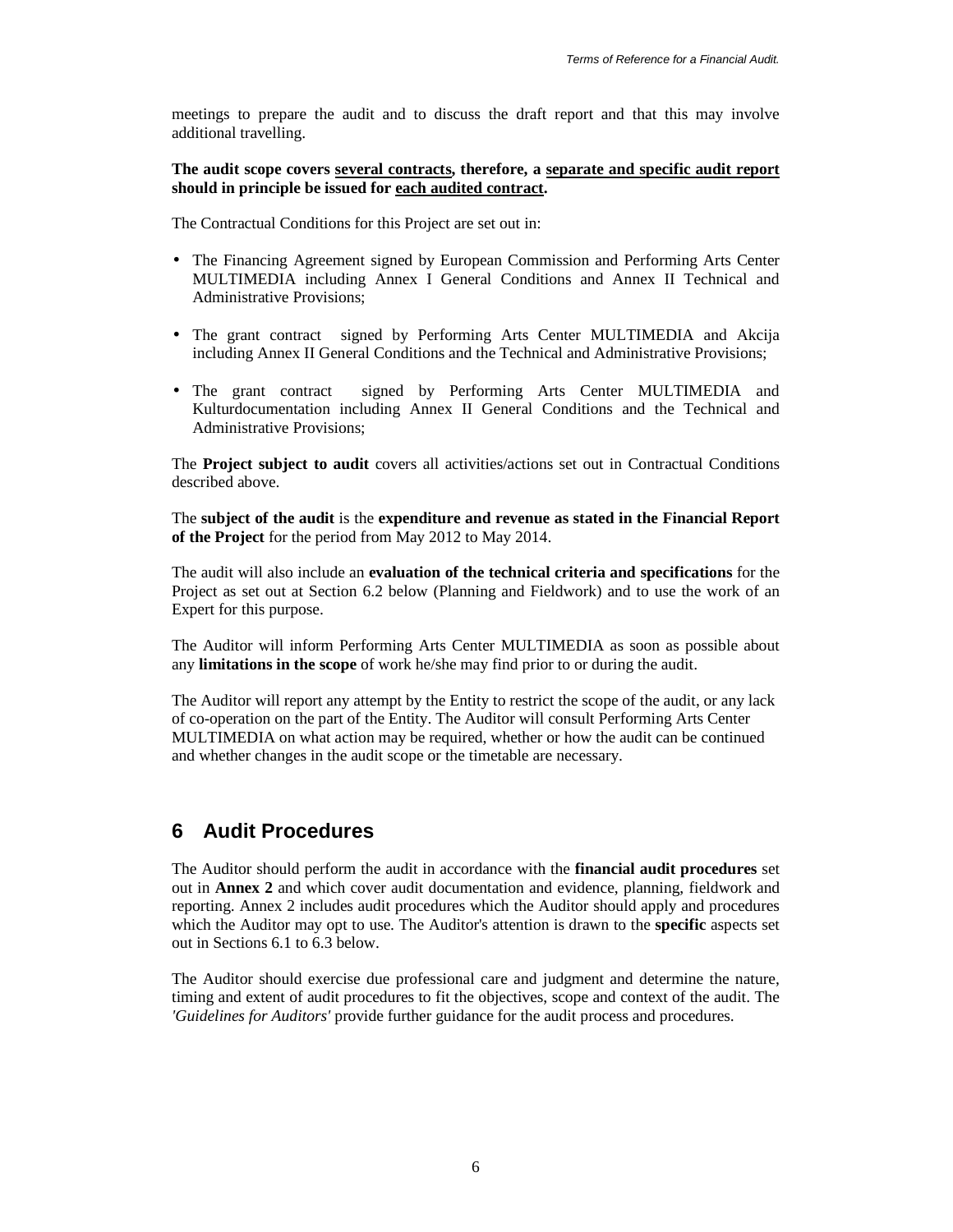## **6.1 Audit Documentation and Evidence**

The Auditor should in accordance with ISAs, prepare audit documentation and obtain sufficient appropriate audit evidence to support audit findings and to draw reasonable conclusions on which to base the audit opinion. The Auditor uses professional judgment to determine whether audit evidence is sufficient and appropriate taking into account the Contractual Conditions.

## **6.2 Planning and Fieldwork**

#### **Start of the audit**

The date of signature of Performing Arts Center MULTIMEDIA's order form or other applicable contractual document for the audit is the official starting date of the audit.

The Auditor should contact the Entity as soon as possible to prepare the audit and to agree a date to start the fieldwork but not before the audit has been formally announced by Performing Arts Center MULTIMEDIA. This should not be later than 7 calendar days from the starting date of the audit.

#### **Preparatory meeting with Performing Arts Center MULTIMEDIA**

The Performing Arts Center MULTIMEDIA foresees a preparatory meeting with the Auditor which will be held at the office of Performing Arts Center MULTIMEDIA.

#### **Procedures for the planning and fieldwork of the financial audit**

The Auditor's procedures should include:

• Obtaining an understanding of the engagement context.

The Auditor should obtain a sufficient understanding of the engagement context including the Project, the Entity, the EC laws and regulations which apply to the Project and the Contractual Conditions for the Project which are set out in Section 5 above (Scope). The Auditor should pay specific attention to the Contractual Conditions for:

- o Documentation, filing and record keeping for Project expenditure and income;
- o **Eligibility** of Project expenditure and income;
- o **Procurement** and **origin** rules insofar these conditions are relevant to determine the eligibility of Project expenditure;
- o Asset management (management and control of Project fixed assets; e.g. equipment).
- o Cash and bank management (treasury);
- o Payroll and time management;
- o Accounting (including the use of exchange rates) and financial reporting of Project expenditure and income;
- o Internal controls notably financial internal controls.

The understanding should be sufficient to identify and assess the risks of material errors or misstatements in the expenditure and revenue stated in the Financial Report, whether caused by error or fraud, and sufficient to design and perform further audit procedures.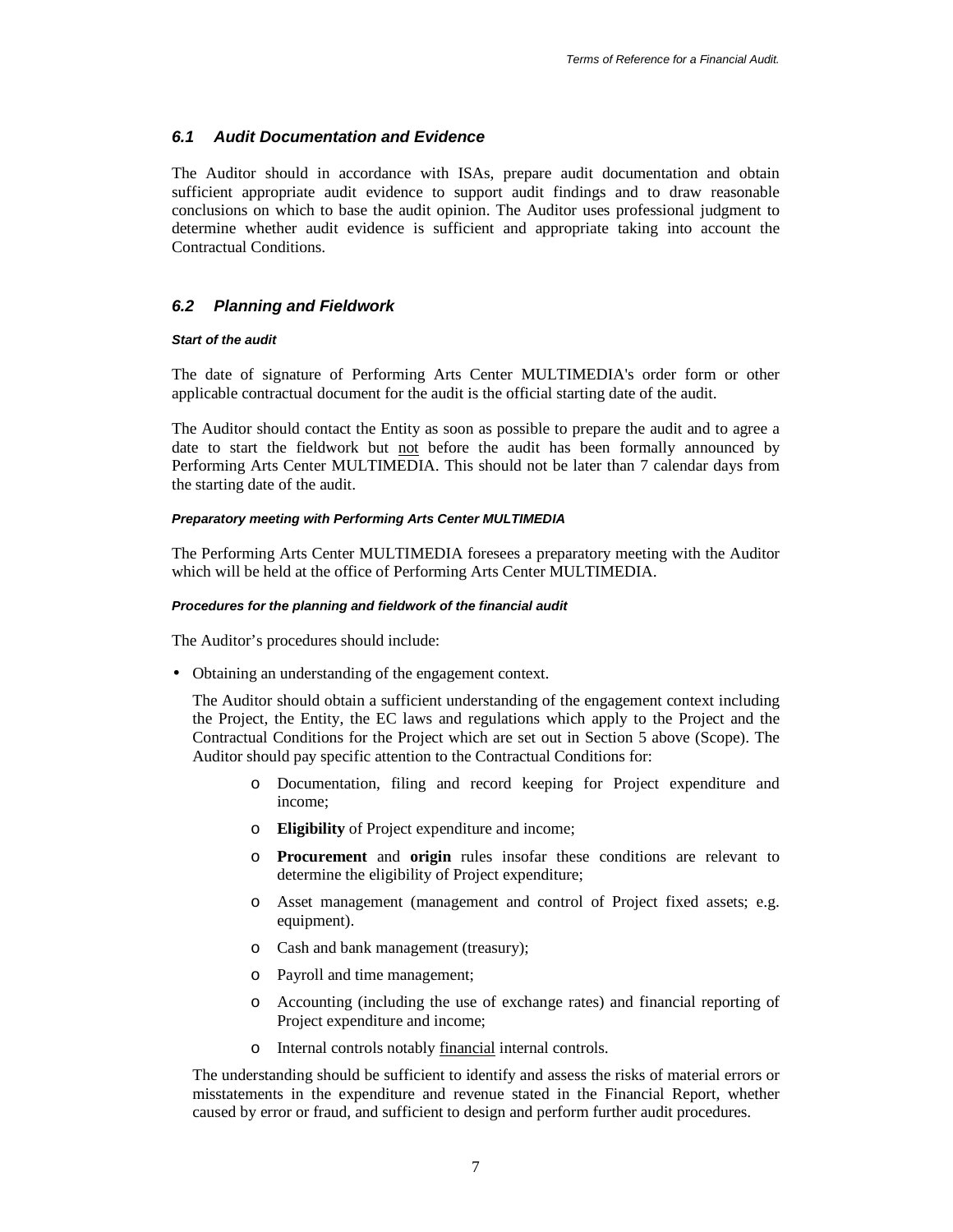### **Complementary letter**

The Auditor may at any time during the audit process draw up a complementary letter if he/she considers that Performing Arts Center MULTIMEDIA should be informed about facts and issues that are or may be urgent or of particular interest and importance to Performing Arts Center MULTIMEDIA.

## **6.3 Reporting**

### **One report for each contract audited**

A **specific** and **separate** audit report should be issued for **each audited contract** (see Section 5 Scope).

A joint audit report should be prepared for the full Financial Agreement with European Commission.

### **Language**

The report should be presented in English language.

### **Audit Findings and Recommendations**

Audit findings and recommendations should be clearly reported in understandable report for a Financial Audit.

The Auditor should explicitly state and specify results (satisfactory and unsatisfactory) of specific procedures for obtaining audit evidence in case of doubt or uncertainty with regard to the eligibility of expenditure in the financial findings sections of the draft and final report (unless a finding is no longer valid).

The audit report should include all financial findings made by the Auditor regardless of the amount involved.

## **Audit Opinion**

Audit opinions can be unqualified, qualified, adverse or a disclaimer of opinion and should be formulated in accordance with the formats for the Independent Auditor's Report for a Financial Audit.

### **Date of the Audit Report**

The date of draft and pre-final reports should be the date when these reports are sent for consultation. The date of the final audit report should be the date when the final Independent Auditor's Report is signed.

### **Procedures and timetable for the submission of draft and final audit reports**

The Auditor should respect the procedures and timetable for the consultation and submission of the draft and final audit report. The Auditor's attention is specifically drawn to the following:

> o The Auditor should submit a **draft report** to Performing Arts Center MULTIMEDIA within **21 calendar days after the day of the closing meeting** (i.e. the end of audit field work).